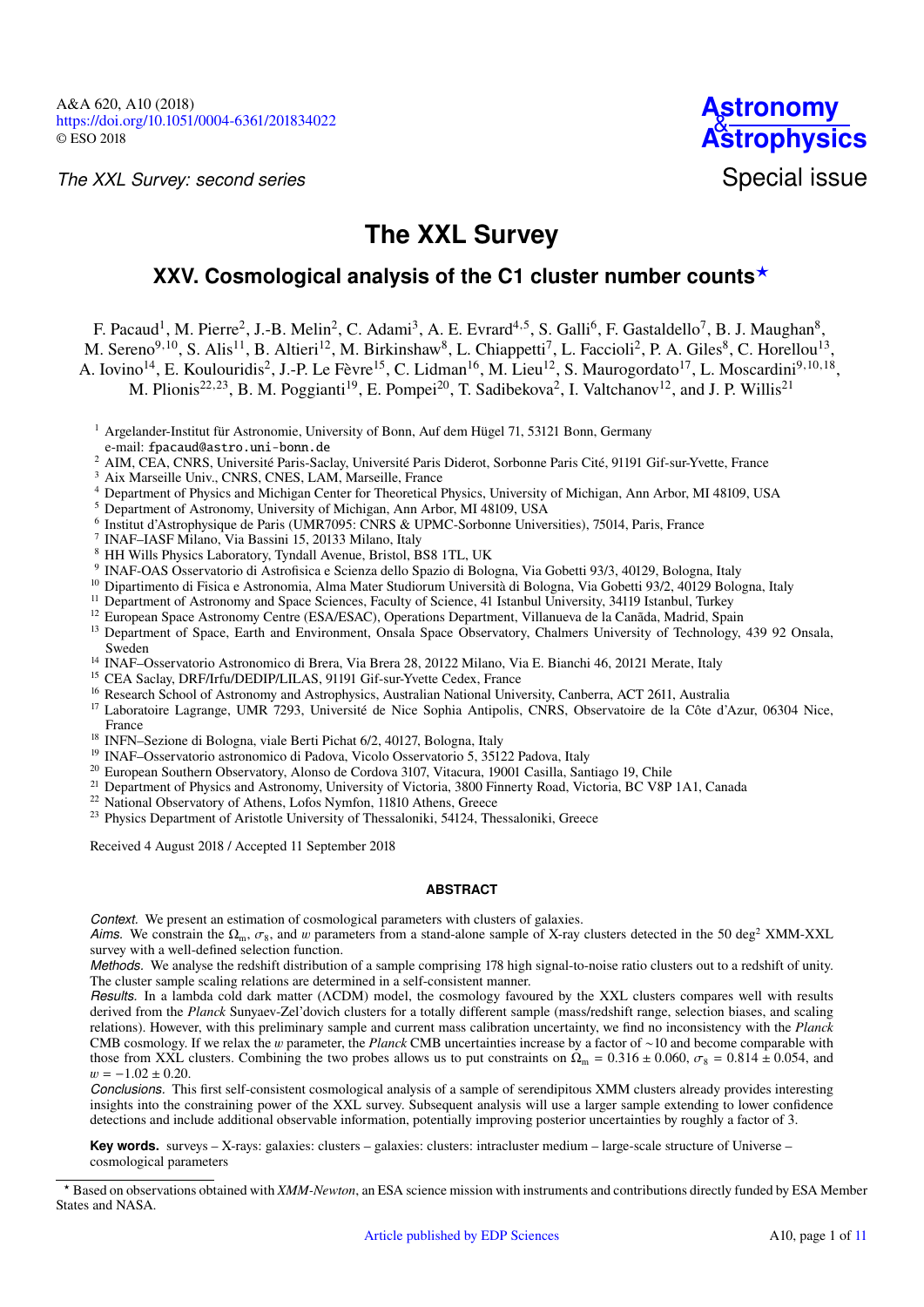## **1. Introduction**

Recent observations of the cosmic microwave background (CMB) by the *Planck* mission have resulted in a new set of cosmological constraints with unprecedented precision [\(Planck](#page-5-0) [Collaboration XIII](#page-5-0) [2016\)](#page-5-0). While these measurements still remain entirely consistent with the simplest six-parameter lambda cold dark matter (ΛCDM) Universe, they also reveal inconsistencies between the interpretation of the CMB data and several of the late time cosmological probes, in particular a  $>3\sigma$  tension with local measurements of the Hubble constant using Cepheids (e.g. [Riess et al.](#page-5-1) [2018\)](#page-5-1), as well as a higher predicted amplitude of matter fluctuations in the late time Universe compared to cosmic shear measurements [\(Joudaki et al.](#page-5-2) [2017;](#page-5-2) [Hildebrandt et al.](#page-5-3)  $(2017)^1$  $(2017)^1$  $(2017)^1$  $(2017)^1$  or the observed number counts of galaxy clusters [\(Planck](#page-5-4) [Collaboration XXIV](#page-5-4) [2016\)](#page-5-4).

While part of these discrepancies could be accounted for by statistical fluctuations, investigating their origin could also point to new physics beyond the basic ΛCDM model or reveal residual systematics that remain to be understood in the interpretation of the different probes. For instance, while some work has pointed to a moderately high value for the neutrino mass (0.1  $\leq$  $\sum m_{\nu} \leq 0.5$  eV) as a plausible solution for the dearth of mas-<br>sive clusters in the local Universe (Planck Collaboration XXIV) sive clusters in the local Universe [\(Planck Collaboration XXIV](#page-5-4) [2016;](#page-5-4) [Salvati et al.](#page-5-5) [2018\)](#page-5-5), others invoke systematic uncertainty in the cluster mass scale estimate as the main route to softening the discrepancy [\(von der Linden et al.](#page-5-6) [2014;](#page-5-6) [Israel et al.](#page-5-7) [2015;](#page-5-7) [Sereno](#page-5-8) [et al.](#page-5-8) [2017\)](#page-5-8). Indeed, while some recent results use a weak lensing mass calibration (e.g. [Mantz et al.](#page-5-9) [2015\)](#page-5-9), many have relied on scaling relations inferred using the gas distribution alone and assuming hydrostatic equilibrium to reconstruct the cluster mass. Numerical simulations have shown concerns that such methods could underestimate cluster masses by up to 20–30%, due to the turbulent motion and non-thermal pressure of the intra-cluster medium (ICM). In addition, the spread among results obtained by different groups indicates that the systematic uncertainties on the cluster mass calibration may currently be underestimated [\(Rozo et al.](#page-5-10) [2014;](#page-5-10) [Sereno & Ettori](#page-5-11) [2015\)](#page-5-11) for X-ray and for weak lensing derived masses.

The XXL survey is an XMM Very Large Programme covering 50 deg<sup>2</sup> with ∼10 ks exposures [\(Pierre et al.](#page-5-12) [2016,](#page-5-12) Paper I). It was specifically designed to constrain cosmological parameters, in particular the dark energy (DE) equation of state through the combination of cluster statistics with the *Planck* CMB results [\(Pierre et al.](#page-5-13) [2011\)](#page-5-13). In the first series of XXL papers, our preliminary analysis, based on some 100 clusters, indicated that the *Planck* 2015 CMB cosmology overpredicts cluster counts by ∼20% [\(Pacaud et al.](#page-5-14) [2016,](#page-5-14) hereafter Paper II). In the present article we perform a first complete cosmological analysis with a sample almost twice as large.

We describe the cluster sample and compare its redshift distribution with that expected from recent CMB measurements in Sect. [2.](#page-1-1) Section [3](#page-2-0) presents a quantitative comparison between the cosmological constraints from the XXL sample and from the *Planck* CMB analysis, for a simple cosmological constant model and for a more general dark energy equation of state  $(w = p_{\text{DE}}/(p_{\text{DE}}c^2) \neq -1)$ . In Sect. [4,](#page-3-0) we discuss the significance of the results in view of the error budget from systematic cance of the results in view of the error budget from systematic uncertainties.

For the analysis of XXL clusters in this paper, we assume a flat Universe with massless neutrinos. The number density of galaxy clusters follows the [Tinker et al.](#page-5-16) [\(2008\)](#page-5-16) mass function and the linear growth of cosmological overdensities is computed using version 2.6.3 of the CLASS code [\(Blas et al.](#page-5-17) [2011\)](#page-5-17).

## <span id="page-1-1"></span>**2. Cluster sample**

The strength of XXL resides in its well-characterised selection function, based on purely observable parameters (X-ray flux and core radius). This allows us to define cluster samples with a very low contamination rate from misclassified point sources (AGN); see [Pacaud et al.](#page-5-18) [\(2006\)](#page-5-18) for a description and a graphic representation of the selection function. With the second release of the XXL survey, we provide a large and complete sample of 365 clusters [\(Adami et al.](#page-5-19) [2018,](#page-5-19) hereafter Paper XX) along with various cluster measurements, including spectroscopic redshift confirmation. For statistical studies, our source selection operates in a two-dimensional parameter space combining the measured extent of the sources and the significance of this extension (the extent statistic, see [Pacaud et al.](#page-5-18) [2006\)](#page-5-18). From these data, we define a complete sub-sample of 191 sources with the highest significance of extension, located in the  $47.36 \text{ deg}^2$  of XXL data where the cluster properties can be robustly estimated, namely, the C1 sample. The selection function of this sample was thoroughly estimated from Monte Carlo simulations as a function of the input flux and extent of  $\beta$ -model sources [\(Cavaliere &](#page-5-20) [Fusco-Femiano](#page-5-20) [1976\)](#page-5-20), as explained in [Paper II.](#page-5-14) In this paper, we present cosmological constraints based on 178 of these C1 clusters that have a measured redshift between 0.05 and 1.0 (all spectroscopic but one). This redshift sub-selection ensures that our analysis would not be affected by a poorly understood selection function at very low and high redshift. While 8 of the 13 excluded clusters indeed fall outside the redshift range, 5 actually still lack a redshift estimate. We account for the latter in the model as a constant incompleteness factor of 6.6% in the redshift range [0.4–1.0], thereby assuming that they would have been spectroscopically identified if their galaxies were brighter.

We show in Fig. [1](#page-2-1) the redshift distribution of the C1 sample, which peaks at  $z = 0.3{\text -}0.4$ . Cluster masses are on the order of  $M_{500} \sim 10^{14} M_{\odot}$ , hence sampling a very different population than the *Planck* Sunyaev-Zel'dovich (SZ) clusters [\(Paper II\)](#page-5-14). For comparison, we also display expectations from recent CMB cosmological parameter sets [\(Hinshaw et al.](#page-5-21) [2013;](#page-5-21) [Planck Collaboration XIII](#page-5-0) [2016\)](#page-5-0). These rely on three scaling relations which we use to predict cluster observational properties: the cluster mass-to-temperature relation  $(M_{500, WL} - T_{300kpc})$ ; [Lieu et al.](#page-5-22) [2016;](#page-5-22) hereafter Paper IV), our newest determination of the luminosity-to-temperature relation  $(L_{500}^{XXL} - T_{300kpc})$  given in [Paper XX,](#page-5-19) and the link between the cluster physical size  $r_{500}$  and the X-ray extent  $r_c$  (the core radius of a β-model with  $\beta = 2/3$  $\beta = 2/3$  $\beta = 2/3$ )<sup>2</sup>.<br>The coefficients of the scaling relations used in this paper are The coefficients of the scaling relations used in this paper are summarised in Table [1.](#page-2-2) We note that this mass calibration relies entirely on weak lensing measurements [\(Paper IV\)](#page-5-22). More details on the computation of the expected cluster counts are provided in Appendix [A.](#page-6-0)

The mismatch between the XXL cluster number counts and the *Planck* CMB cosmology suggested by our preliminary analysis in [Paper II](#page-5-14) remains. The predictions from WMAP9 constitute

<span id="page-1-0"></span><sup>&</sup>lt;sup>1</sup> However, some other recent studies do not reproduce these inconsistencies, e.g. [Troxel et al.](#page-5-15) [\(2018\)](#page-5-15).

<span id="page-1-2"></span>See Appendix  $\overline{F}$  $\overline{F}$  $\overline{F}$  for a description of the notations used for different cluster quantities in the XXL survey.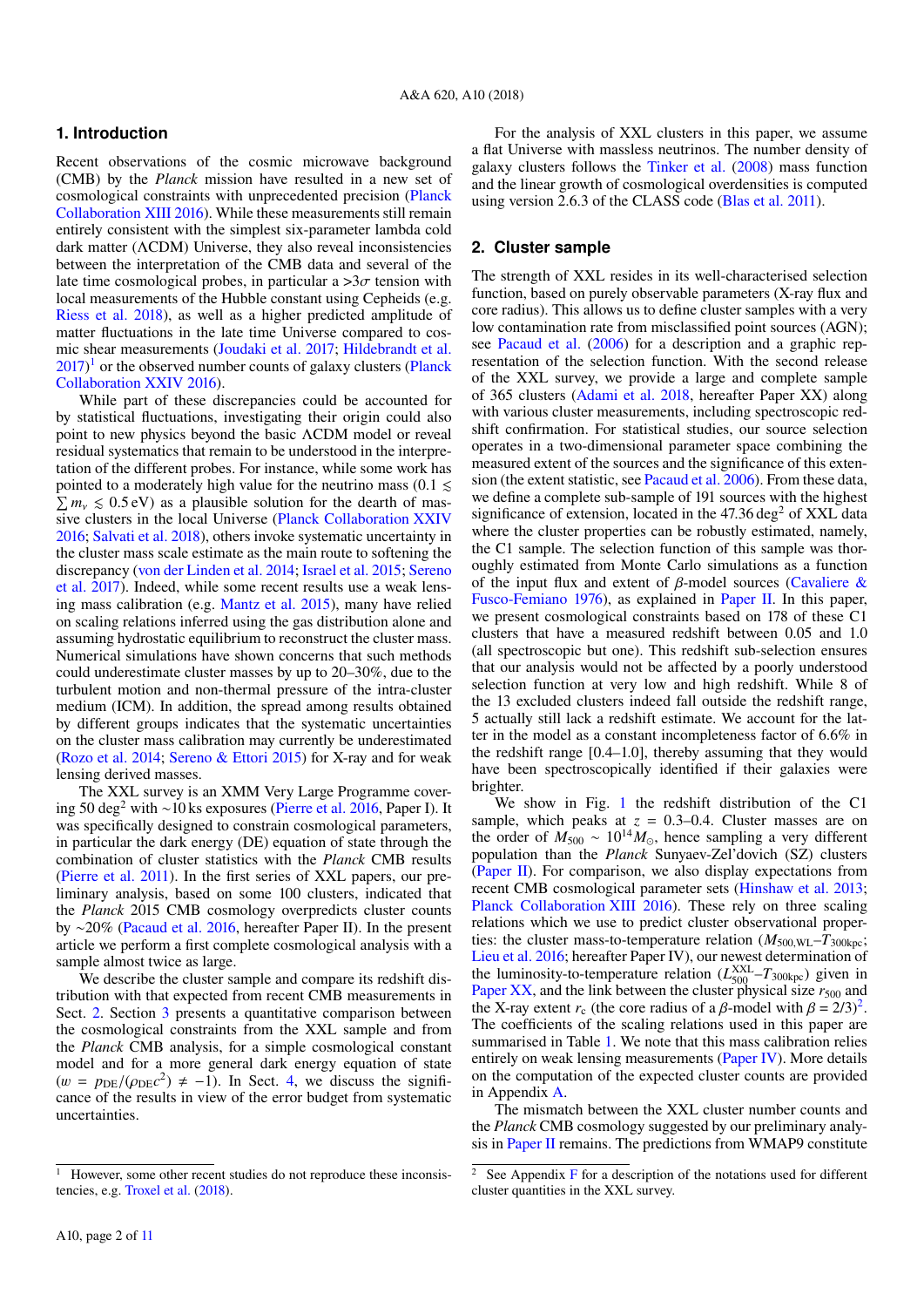<span id="page-2-2"></span>Table 1. Cluster scaling relations used in the study.

|                                                            |                                                  | Λo                      | $I_{0}$                                                                                                               |              | $\gamma$                  | Scatter                                      | Reference                        |
|------------------------------------------------------------|--------------------------------------------------|-------------------------|-----------------------------------------------------------------------------------------------------------------------|--------------|---------------------------|----------------------------------------------|----------------------------------|
| $M_{500, \text{WL}}$<br>$L^{\rm XXL}_{500}$<br>$r_{\rm c}$ | $T_{300\text{kpc}}$<br>$T_{300kpc}$<br>$r_{500}$ | 1 keV<br>1 keV<br>1 Mpc | $(2.60 \pm 0.55) \times 10^{13}$ M <sub>o</sub><br>$8.24 \times 10^{41}$ erg s <sup>-1</sup><br>$0.15 \,\mathrm{Mpc}$ | 1.67<br>3.17 | $-1.0$<br>$0.47 \pm 0.68$ | $\overline{\phantom{0}}$<br>0.67<br>$\equiv$ | Paper IV<br>Paper XX<br>Paper II |

Notes. All scaling laws are modeled as a power law of the form  $Y/Y_0 = (X/X_0)^{\alpha} E(z)^{\gamma}$ , where  $E(z)$  is the redshift evolution of the Hubble parameter,<br> $E(z) = H(z)/H_0$ . When indicated a log-normal scatter is included around th  $E(z) = H(z)/H_0$ . When indicated, a log-normal scatter is included around the mean scaling relation. Errors in the  $Y_0$  or  $\gamma$  columns indicate the uncorrelated Gaussian priors used to fit cosmological parameters – parameters provided without errors are held fixed. As a matter of consistency, the luminosities used for the scaling relation of [Paper XX](#page-5-19) are extrapolated to  $r_{500}$  from measurements performed inside 300 kpc using the same  $\beta$ -model as in our selection function and cosmological modelling. As appropriate the statistical model used to derive those scaling relations account for the significant Malmquist and Eddington biases affecting our sample.



<span id="page-2-1"></span>[Fig. 1.](http://dexter.edpsciences.org/applet.php?DOI=10.1051/0004-6361/201834022&pdf_id=0) The histogram shows the observed redshift distribution of the 178 XXL C1 clusters used in the present study. Errors bars account for shot noise and sample variance following [Valageas et al.](#page-5-23) [\(2011\)](#page-5-23); the cluster deficit at  $z \sim 0.5$  is present in both the XXL-N and XXL-S fields. Overlaid, the modelling obtained for different cosmologies assuming the cluster scaling relations of [Table 1.](#page-2-2) The green line shows the prediction from the mean WMAP9 cosmology. The red dotted line corresponds to the *Planck* 2015 parameters (TT+lowTEB+lensing) of [Planck Collaboration XIII](#page-5-0) [\(2016\)](#page-5-0). The red full line shows the prediction from our reanalysis of the *Planck* 2015 data adopting the updated estimate of the optical depth to reionisation  $\tau$  presented in [Planck](#page-5-24) [Collaboration Int. XLVI](#page-5-24) [\(2016\)](#page-5-24), which we describe in Appendix [B.](#page-6-1) For comparison, we also show the prediction of the recent *Planck* 2018 analysis [Planck Collaboration VI](#page-5-25) [\(2018\)](#page-5-25) which includes the final polarisation analysis (dot-dahed line). The shaded areas around model predictions correspond to uncertainties on the corresponding cosmological parameters, but do not include any error on scaling relations. Finally, the black thick line shows our best-fit ΛCDM model to the XXL clusters of Sect[.3.2,](#page-2-3) which provides a very good fit to the data.

a better fit, but in both cases a slight deficit of C1 clusters is observed in the redshift range [0.4–0.7], as already reported from the analysis of a 11 deg<sup>2</sup> subfield by [Clerc et al.](#page-5-26)  $(2014)$ . This global deficit is also the reason for the apparent negative evolution of the cluster luminosity function discussed in [Paper XX.](#page-5-19) Due to the better match with WMAP9, we infer that, as for the *Planck* sample of SZ clusters, the XXL C1 sample probably favours a lower value of  $\sigma_8$  than the *Planck* CMB cosmology. We quantitatively analyse this hypothesis in the next section.

## <span id="page-2-0"></span>**3. Detailed cosmological modelling**

#### <span id="page-2-4"></span>*3.1. Assumptions and methods*

We have run a stand-alone cosmological fit of the XXL C1 redshift distribution based on a standard Markov chain Monte Carlo procedure (the Metropolis algorithm). For the whole analysis, we only rely on the cluster redshifts and never use directly the additional information contained in the mass distribution of galaxy clusters; clusters masses only appear in the selection function as encoded in the scaling relations [\(Paper II\)](#page-5-14). Our model uses at most six free cosmological parameters: *h*,  $\Omega_{\rm m}$ ,  $\Omega_{\rm b}$ ,  $\sigma_8$ ,  $n_s$ , and *w*. In most cases the dark energy equation of state paramand w. In most cases the dark energy equation of state parameter w is fixed to  $-1$  (flat  $\Lambda$ CDM). Also, included as nuisance parameters are the optical depth to reionisation  $(\tau)$  in the CMB analysis, the normalisation of the  $M_{500,\text{WL}}-T_{300\text{kpc}}$  scaling relation, and the evolution of the  $L_{500}^{\text{XXL}} - T_{300\text{kpc}}$  for the XXL clusters (see Table [1\)](#page-2-2); these parameters are then marginalised over. Since XXL clusters are not enough by themselves to constrain all cosmological parameters (in particular,  $\Omega_b$  and  $n_s$  to which the cluster number density is not very sensitive), we apply Gaussian priors on the C1-only constraints, derived from the *Planck* 2015 measurements (so that the priors do not introduce any artificial mismatch between XXL and *Planck*) and with errors increased by a factor of 5 (so the priors are loose enough to not force agreement). We apply this to the parameter combinations that naturally describe the BAO peak pattern observed in the CMB data, namely:  $n_s = 0.965 \pm 0.023$ ,  $\Omega_b h^2 = 0.0222 \pm 0.0011$ , and  $\Omega_b h^2 = 0.1423 + 0.0073$ . In addition, we impose a conservative  $\Omega_{\rm m}h^2 = 0.1423 \pm 0.0073$ . In addition, we impose a conservative Gaussian prior on the Hubble constant to match observations of Gaussian prior on the Hubble constant to match observations of the local Universe as  $h = 0.7 \pm 0.1$ .

#### <span id="page-2-3"></span>*3.2.* Λ*CDM*

The results for a fixed  $w = -1$  are shown in Fig. [2](#page-3-1) and compared with the constraints from *Planck* 2015 and a weak lensing tomography analysis from the KIDS survey [\(Hildebrandt et al.](#page-5-3) [2017\)](#page-5-3). A good overlap is found between the XXL and *Planck* constraints; using the Index of Inconsistency (IOI, see Appendix [E\)](#page-10-1) we can quantify the significance of the offset between the two posteriors to be lower than  $0.05\sigma$ . Although statistically consistent, the XXL constraints indicate a lower value of  $\sigma_8$  of  $0.72 \pm 0.07$  (versus  $0.811 \pm 0.007$  for *Planck*) and a correspondingly higher value of  $\Omega_{\rm m} = 0.40 \pm 0.09$  (versus  $0.313 \pm 0.009$ for *Planck*). While the combination with KIDS points to a better agreement with *Planck* on the matter density,  $\sigma_8$  remains much lower ( $0.72 \pm 0.06$ ). For the XXL constraints to exactly match the *Planck* predictions, we would need to assume that our current masses estimates are biased by  $18 \pm 5$  toward lower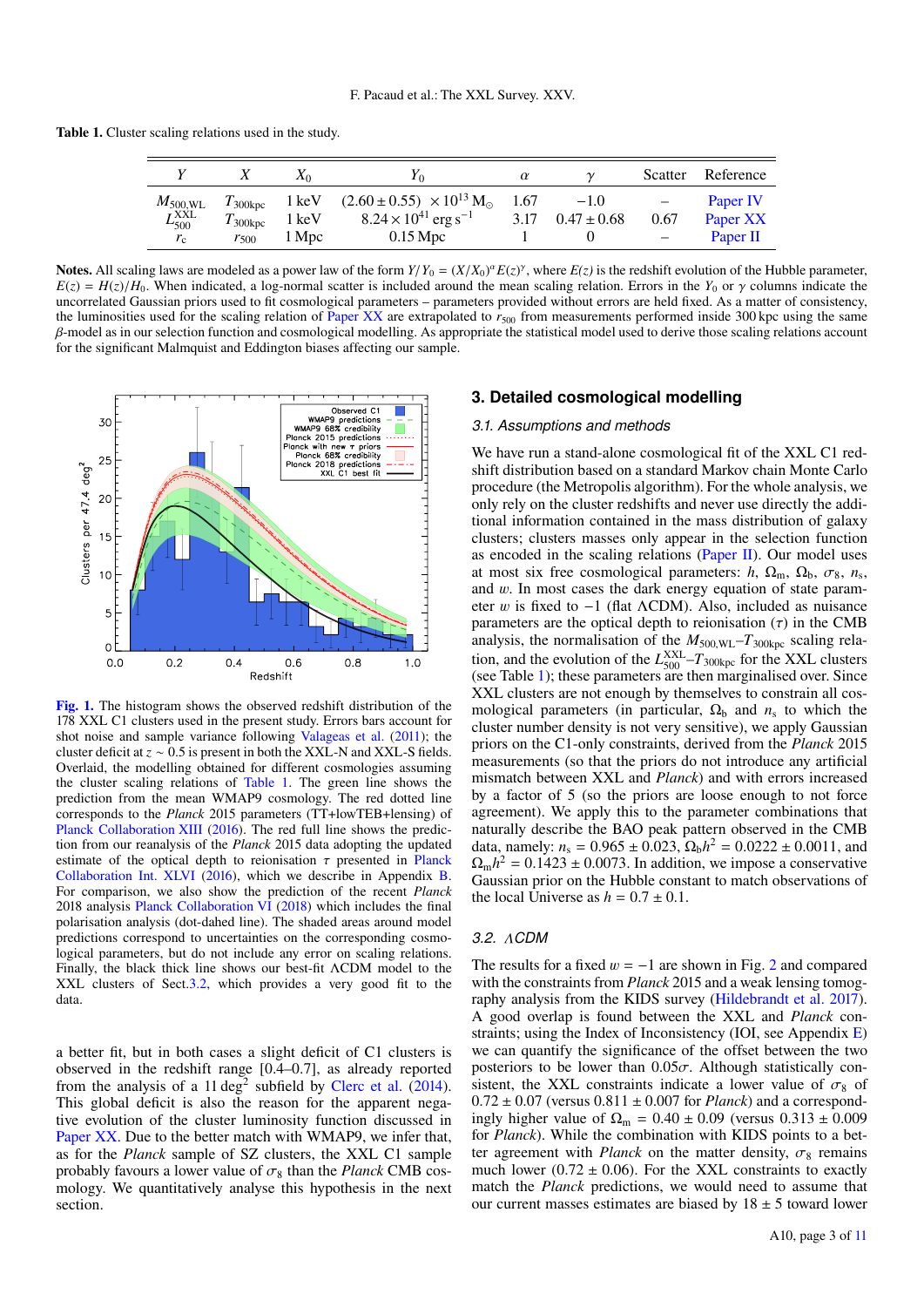

<span id="page-3-1"></span>[Fig. 2.](http://dexter.edpsciences.org/applet.php?DOI=10.1051/0004-6361/201834022&pdf_id=0) Cosmological constraints in the flat ΛCDM model. *Left panel*: posterior distribution on  $\sigma_{\delta}$  from the cosmological fit of the whole XXL C1 cluster sample (blue line), when lowering the mass calibration by 20% (black dotted line), when using only clusters below *<sup>z</sup>* <sup>=</sup> <sup>0</sup>.<sup>4</sup> (green dot-dashed line), for *Planck* clusters [\(Planck Collaboration XXIV](#page-5-4) [2016;](#page-5-4) pink triple dot-dashed line), and for CMB [\(Planck Collaboration XIII](#page-5-0) [2016;](#page-5-0) orange dashed line), rescaled to match the peak of the XXL C1 distribution. *Middle panel*: countours of  $1\sigma$  and  $2\sigma$  in the  $\sigma_8 - \Omega_m$  plane obtained from the C1 clusters as a function of redshift. *Right panel*: comparison of the XXL, KIDS (lensing), and *Planck* 2015 constraints in the  $\sigma_8 - \Omega_m$  plane  $(1\sigma$  and  $2\sigma$  contours).

masses. This is still allowed by the current uncertainty of our  $M_{500}$ – $T_{300kpc}$  calibration, and it explains the lack of significant tension between the two datasets. This estimate of the bias stems from the marginalised constraints on the normalisation of the  $M_{500}$ – $T_{300kpc}$  relation obtained through the combination of XXL and *Planck* leaving the normalisation of the relation entirely free.

Given the apparent lack of intermediate redshift C1 clusters compared to cosmological predictions (Fig. [1\)](#page-2-1), we also investigated separately the constraints arising from C1 clusters below and above  $z = 0.4$ . As can be seen in Fig. [2,](#page-3-1) low-redshift C1 clusters show numbers consistent with the *Planck* CMB cosmology (although with large errors), while high-z clusters require lower values of  $\sigma_8$ . Since a high matter density is required to reproduce the strong redshift evolution of the full sample, the  $\Omega_{\rm m}$ – $\sigma_8$  degeneracy conspires to push  $\sigma_8$  even lower when the two redshift ranges are combined.

In a flat universe with a cosmological constant, the CMB acoustic scale sets tight constraints on the Hubble constant, while the CMB peaks mostly fix the baryon  $(\Omega_b \times h^2)$ , matter  $(\Omega_m \times h^2)$ , and photon densities (through CMB black-body temperature,  $T_{\text{CMB}}$ ): there is no strong degeneracy between the parameters. However, when letting  $\Omega_k$  or w be free, the geometrical degeneracy sets in and the *Planck* constraints loosen drastically, leaving room for the XXL clusters to improve on the *Planck* CMB constraints. We investigate this possibility below.

#### *3.3. Dark energy*

The effect of releasing the value of w on the *Planck* CMB is shown in Fig. [3](#page-4-0) for  $\sigma_8$  and  $\Omega_m$ : the size of the error bars now approaches that from the XXL cluster sample, which are only slightly larger than for fixed  $w$ . The XXL dataset, like *Planck*, favours a strongly negative equation of state parameter (respectively  $w_0 = -1.53 \pm 0.62$  and  $-1.44 \pm 0.30$ ) albeit with rather different values for the other parameters. Actually, most of the larger parameter space now allowed by the CMB datasets is disfavoured by the XXL C1 clusters, which thus hold the potential to improve significantly on the dark energy constraints provided by *Planck* alone. Still, the constraints obtained from both projects show good overlap, and our inconsistency test with the IOI shows that the two datasets are compatible within ∼0.5 $\sigma$   $(PTE = 0.49)$ . In the absence of any apparent tension between the two probes, we thus proceed with their combination.

The joint C1+*Planck* dataset results in a significantly higher value of  $w = -1.02 \pm 0.20$ , than would each probe if taken separately, with a best-fit cosmology similar to the preferred *Planck* ΛCDM model. Interestingly, other datasets, like supernovae [\(Betoule et al.](#page-5-27) [2014,](#page-5-27) Fig. 14), also favour equation of state parameters that differ from −1 but, once combined with *Planck* or other probes, point toward the concordance ΛCDM cosmology. In addition to comforting the ΛCDM model, our cosmological analysis of the XXL C1 cluster decreases by 30% the errors on w obtained from *Planck* alone, despite using less than half of the final cluster sample and neglecting the constraints provided by both the mass distribution and spatial correlation of clusters.

#### <span id="page-3-0"></span>**4. Discussion and conclusion**

All in all, our results prove consistent with the *Planck* SZ cluster analysis [\(Planck Collaboration XXIV](#page-5-4) [2016\)](#page-5-4) despite relying on a totally different cluster dataset (mass and redshift range, selection procedure, scaling relations based on weak lensing mass measurements). However, the uncertainties resulting from the present analysis are too large to either confirm or dismiss the tension identified within the Planck Collaboration between the primary CMB and the abundance of galaxy clusters. Since our analysis relied on less than half of the full XXL cluster sample, did not use information from the cluster mass distribution and assumed conservative errors on scaling relations, there is ample room for improvement in the constraints provided by XXL alone in the near future. Yet, we showed that, even at the present stage, the XXL clusters already bring significant improvements on dark energy constraints when combined with *Planck* data.

While most of the critics of the *Planck* sample analysis pertains to the hydrostatic bias and its normalisation via numerical simulations, this does not directly affect the present studies which relies on weak lensing mass measurements. There are nevertheless a number of residual uncertainties in the present analysis, in particular regarding our mass estimates, which need to be addressed before using the full power of the survey, and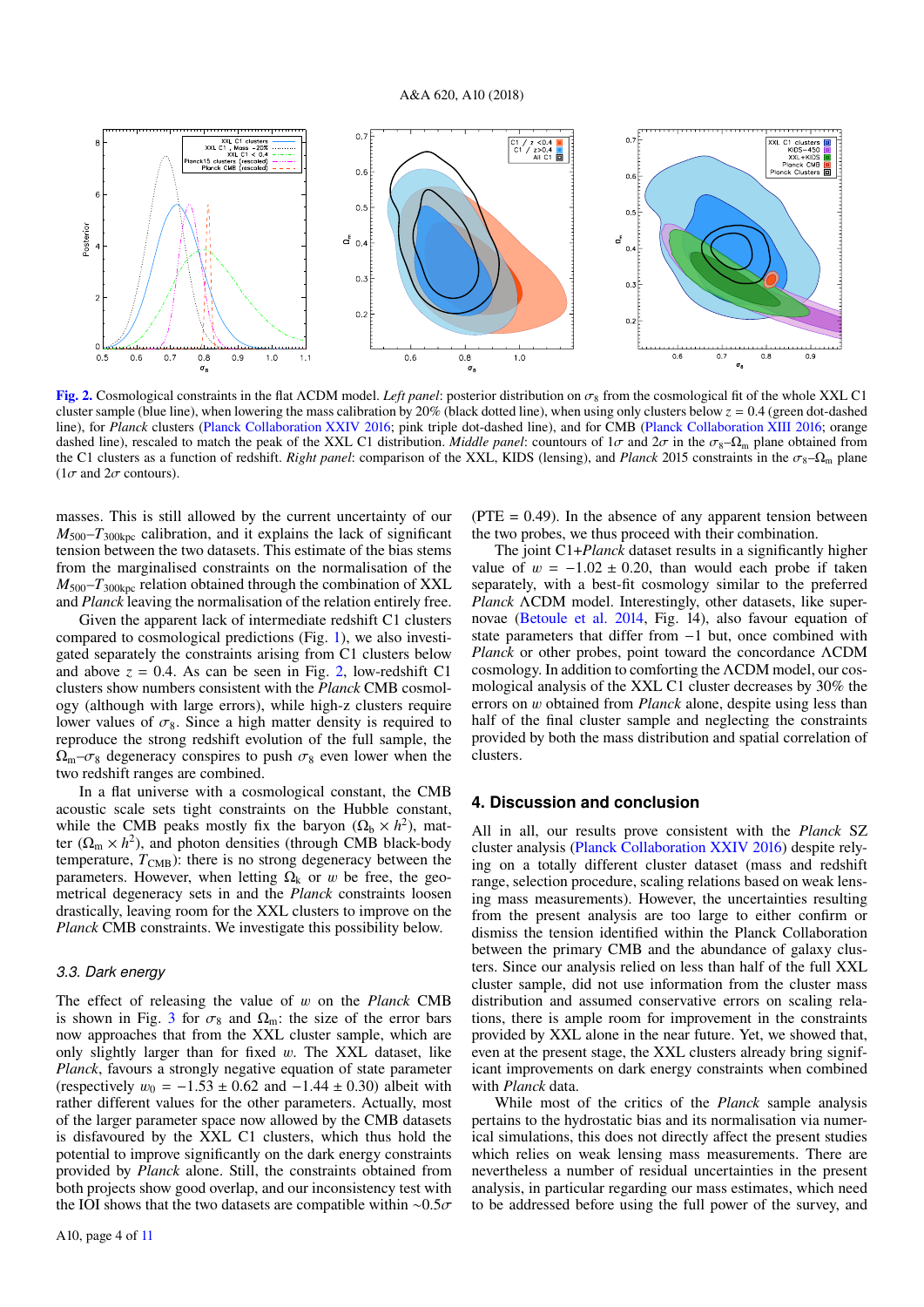

<span id="page-4-0"></span>[Fig. 3.](http://dexter.edpsciences.org/applet.php?DOI=10.1051/0004-6361/201834022&pdf_id=0) Comparison between the XXL and *Planck* 2015 constraints, with w free, for the  $\sigma_8 - \Omega_m$ ,  $\sigma_8 - w$ , and  $w - \Omega_A$  planes (1 $\sigma$  and  $2\sigma$  contours, same assumption on  $\tau$  as in Fig. [1\)](#page-2-1).

that we now discuss. Key considerations for the XXL analysis include the following:

– *Accuracy of the mass calibration*. In [Eckert et al.](#page-5-28) [\(2016,](#page-5-28) XXL Paper XIII), we analysed the gas mass of 100 XXL galaxy clusters and found that their gas mass fractions were about 20% lower than expected. A possible interpretation would be for the mass calibration published in [Paper IV](#page-5-22) to be ovestimated by  $~\sim$ 20%, which is supported by the parallel weak lensing analysis presented in [Lieu et al.](#page-5-29) [\(2017\)](#page-5-29). To test the impact of such a calibration offset, we repeated our flat ΛCDM analysis decreasing the prior on the  $M_{500, WL} - T_{300kpc}$  normalisation by 20%. In this case, the XXL clusters would start to deviate more significantly from the prediction of the *Planck* CMB (by <sup>∼</sup>1.1σ) with marginalised values of  $\sigma_8 = 0.68 \pm 0.05$  and  $\Omega_m = 0.35 \pm 0.08$ . The marginalised posterior on  $\sigma_8$  for this case is also shown in the left panel of Fig. [2.](#page-3-1)

– *Scaling relation model*. For our analysis, we have assumed a bijective relation between cluster mass and temperature, and have attributed all the scatter in cluster scaling laws to the relation between temperature and luminosity. A more realistic model is required that would include the scatter in both luminosity and temperature, as well as their covariance. Another option would be to bypass the need for cluster temperatures by estimating the luminosity in a redshifted band corresponding to the measured flux. Only one scaling relation and its redshift evolution would then be required without covariance issue. In addition, an accurate cosmological analysis requires reevaluating simultaneously cluster scaling relations as the cosmology is varied (e.g. [Mantz](#page-5-30) [et al.](#page-5-30) [2010\)](#page-5-30). Given the large uncertainties in the present analysis, this was not considered necessary, but the same will no longer hold for studies with more clusters and better mass information. – *The average shape of galaxy clusters*. In the scaling model of Table [1,](#page-2-2) we chose a specific model for the surface brightness of galaxy clusters (a  $\beta = 2/3$  model and  $x_c = r_c/r_{500} = 0.15$ ). Although motivated by observations, the value of  $x_c$  is not firmly established, in particular in the new mass–redshift regime uncovered by XXL. Most other plausible values of  $x_c$  would lower the number of expected clusters and improve the agreement with the *Planck* CMB model: the detection efficiency becomes lower for very compact clusters (which may be misclassified as X-ray active galactic nuclei, AGN) and for very extended clusters (whose low surface brightness hampers their detection). As for the normalisation of  $M_{500, WL} - T_{300kpc}$  in Sect. [3,](#page-2-0) we estimated the value of  $x_c$  required by the *Planck* CMB data from its

marginalised constraints when *Planck* and XXL are combined. The resulting constraints on  $x_c$  are surprisingly loose, indicating that  $x_c$  is not a major systematic in the present study. Furthermore, our fiducial value of 0.15 is only  $1.1\sigma$  away from the preferred value of  $x_c = 0.44 \pm 0.26$  so that changing this parameter cannot improve the agreement between XXL and *Planck* much.

– *The dispersion of cluster shapes*. The fourth paper in the ASpiX series [\(Valotti et al.](#page-5-31) [2018\)](#page-5-31) studies the impact of introducing some scatter around  $x_c$  in the relation between  $r_c$  and  $r_{500}$ . Although the results depend on the exact value of  $x_c$ , a larger scatter usually implies fewer detected clusters. Using again the same method, we found that the combination of XXL C1 + *Planck* implies a log-normal scatter of  $1.49 \pm 0.31$ . This value is well constrained, showing that an increase in the scatter could, in principle, change the interpretation of the results. We will pay greater attention to this parameter in the forthcoming analyses; in the meantime, we note that the preferred value above is unlikely to be realistic as the gas distribution in galaxy clusters is observed to be rather self-similar (e.g. [Croston et al.](#page-5-32) [2008\)](#page-5-32) and numerical simulations predict a much lower scatter (for instance [Le Brun et al.](#page-5-33) [2017](#page-5-33) and [Valotti et al.](#page-5-31) [2018](#page-5-31) estimated a log-normal scatter of 0.5 on  $x_c$  from the OWLS simulations).

– *The effect of peaked clusters*. As noted by [Clerc et al.](#page-5-26) [\(2014\)](#page-5-26), a change with redshift in the strength or frequency of cool cores, as well as a different occupation of cluster halos by AGNs, could explain the apparent deficit of clusters at intermediate redshift. So far, our observational programme to identify clusters contaminated by AGNs proved that the C1 selection is robust [\(Logan et al.](#page-5-34) [2018,](#page-5-34) XXL paper XXXIII). However, we already noticed that AGNs may be more common in the centre of the XXL groups than they are in low-redshift massive clusters [\(Koulouridis et al.](#page-5-35) [2018b,](#page-5-35) XXL paper XXXV). In the future, we will use realistic simulations of the combined cluster and AGN populations obtained in [Koulouridis et al.](#page-5-36) [\(2018a,](#page-5-36) XXL paper XIX) to further investigate these hypotheses.

– *Systematics of theoretical mass functions*. Here, we rely on the commonly used [Tinker et al.](#page-5-16) [\(2008\)](#page-5-16) mass function, but over the years a number of new results have become available (e.g. [Watson et al.](#page-5-37) [2013;](#page-5-37) [Despali et al.](#page-5-38) [2016\)](#page-5-38) that use higher resolution simulations and better statistics. Differences still remain between them, which means that an estimate of systematic uncertainties impinging on the mass function itself must be included. Even more importantly, results from magneto-hydrodynamic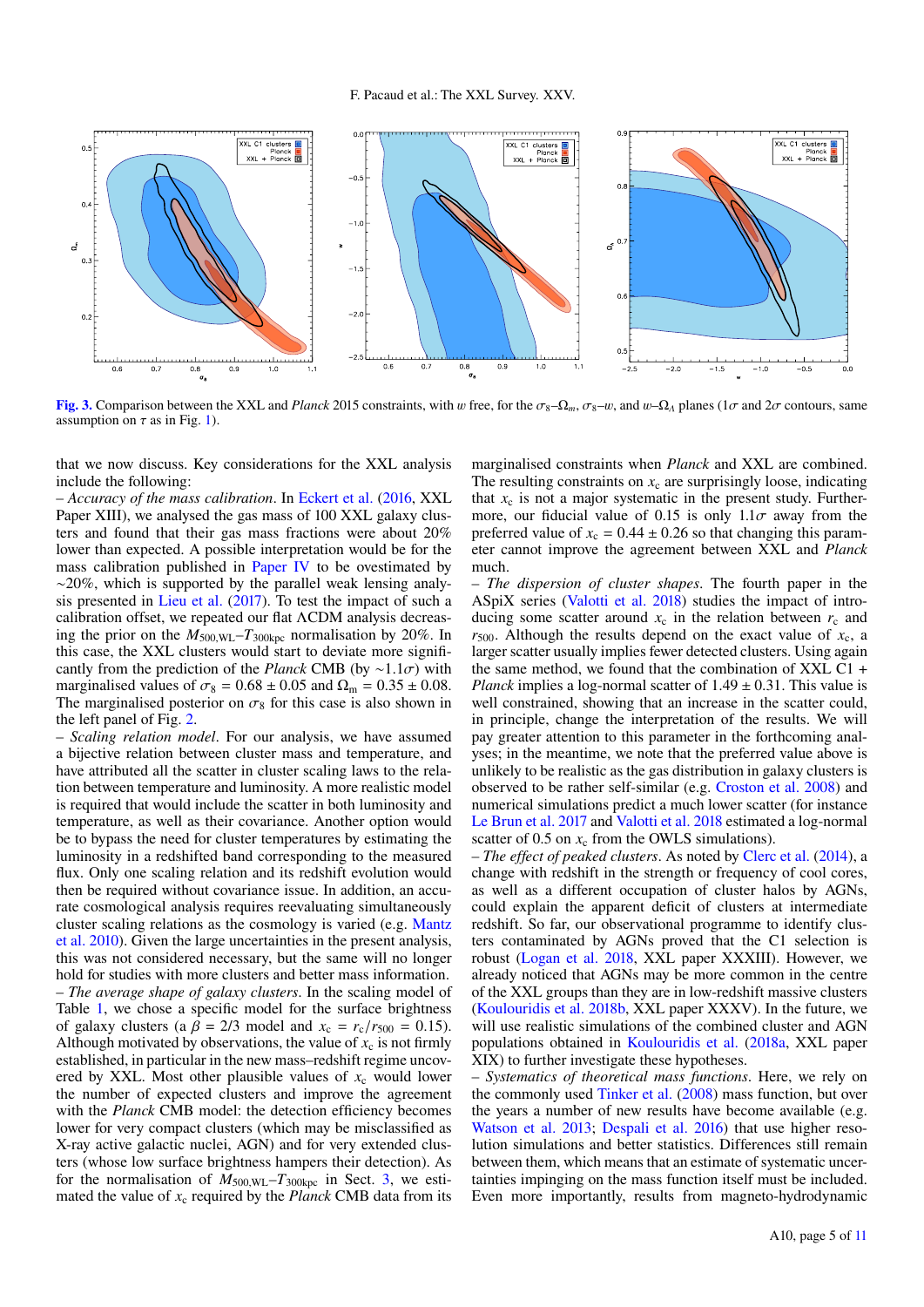simulations have shown that the detailed physics of the gas affects the collapse of dark matter halos and alters the mass function [\(Stanek et al.](#page-5-39) [2009\)](#page-5-39). Even though analytical recipes already exist to include this effect (e.g. [Velliscig et al.](#page-5-40) [2014;](#page-5-40) [Bocquet](#page-5-41) [et al.](#page-5-41) [2016\)](#page-5-41), there is still enough uncertainty in the modelling of the gas that results still vary between different simulations and codes.

To conclude, the present article constitutes a significant step in the cosmological analysis of X-ray cluster samples, targeting a mass and redshift range that will be the realm of wide-area upcoming surveys (ACT-pol, SPT-pol, eRosita, *Euclid*). When the final XXL data release occurs, a more comprehensive study involving the full cluster sample (some 400 objects) will follow, and will address most of the shortcomings noted above. Our cosmology pipeline will be upgraded to jointly fit cosmology and scaling relations relying directly on the observed signal. One such observable will be the angular extent of clusters for which a scaling relation and scatter will be constrained simultaneously. In parallel, the selection function will undergo significant tests based on realistic MHD simulations [\(Paper I;](#page-5-12) [Paper XIX\)](#page-5-36) to assess the effect of cool cores and AGN contamination. In addition, lowering our threshold on the extent statistic (i.e. using the C2 sample described in [Adami et al.](#page-5-19) [2018\)](#page-5-19) will roughly double the number of clusters and should improve the cosmological constraints by a factor of  $\sim \sqrt{2}$  [\(Pierre et al.](#page-5-13) [2011\)](#page-5-13); the new clusters correspond to lower signal-to-noise ration sources, hence to less massive or more distant clusters. The calibration of the scaling relations will also improve, thanks to lensing mass measurements by the HSC at the Subaru telescope. We shall thus be in a position to model the <sup>d</sup>*n*/d*M*/d*<sup>z</sup>* distribution (much more constraining than <sup>d</sup>*n*/d*z*) in combination with the final *Planck* chains [\(Planck Collaboration VI](#page-5-25) [2018\)](#page-5-25). The final results will be combined with those from the 3D XXL cluster–cluster correlation function obtained with the same sample [\(Marulli et al.](#page-5-42) [2018,](#page-5-42) XXL Paper XVI); when  $w$  is free, this combination has the potential to double the precision on the DE equation of state [\(Pierre et al.](#page-5-13) [2011\)](#page-5-13). All in all, by combining a better mass determination, the information from the mass function, the increase in sample size, and the correlation function we expect an improvement of a factor of 3 with respect to the current analysis. We will also be in a strong position to quantify the agreement between XXL and the *Planck* CMB results: dividing by 3 the current XXL cosmological constraints while keeping the same best-fit model would result for instance in a  $4.8\sigma$  and  $13.4\sigma$  tension, respectively, in the <sup>Λ</sup>CDM and wCDM models based on our IOI test.

*Acknowledgements.* XXL is an international project based on an XMM Very Large Programme surveying two 25 deg<sup>2</sup> extragalactic fields at a depth of ~6 × 10<sup>-15</sup> erg s<sup>-1</sup> cm<sup>-2</sup> in [0.5–2] keV. The XXL website is <http://irfu.cea.fr/xxl>. Multiband information and spectroscopic followup of the X-ray sources are obtained through a number of survey programmes, summarised at <http://xxlmultiwave.pbworks.com/>. F.P. acknowledges support by the German Aerospace Agency (DLR) with funds from the Ministry of Economy and Technology (BMWi) through grant 50 OR 1514, and thanks Thomas Reiprich for providing this financial support. E.K. acknowledges the Centre National d'Études Spatiales (CNES) and CNRS for supporting his post-doctoral research. The Saclay group also acknowledges long-term support from the CNES. Finally, we want to thank Dominique Eckert, Stefano Ettori,

Nicolas Clerc, Pier Stefano Corasaniti, Hendrik Hildebrandt, Amandine Le Brun, Ian McCarthy, David Rapetti, and Marina Ricci for useful comments and discussions on the content of this article.

#### **References**

- <span id="page-5-19"></span>Adami, C., Giles, P., Koulouridis, E., et al. 2018, [A&A, 620, A5](http://linker.aanda.org/10.1051/0004-6361/201834022/1) (XXL Survey, XX)
- <span id="page-5-27"></span>Betoule, M., Kessler, R., Guy, J., et al. 2014, [A&A, 568, A22](http://linker.aanda.org/10.1051/0004-6361/201834022/2)
- <span id="page-5-17"></span>Blas, D., Lesgourgues, J., & Tram, T. 2011, [J. Cosmology Astropart. Phys., 7,](http://linker.aanda.org/10.1051/0004-6361/201834022/3) [034](http://linker.aanda.org/10.1051/0004-6361/201834022/3)
- <span id="page-5-41"></span>Bocquet, S., Saro, A., Dolag, K., & Mohr, J. J. 2016, [MNRAS, 456, 2361](http://linker.aanda.org/10.1051/0004-6361/201834022/4)
- <span id="page-5-20"></span>Cavaliere, A., & Fusco-Femiano, R. 1976, [A&A, 49, 137](http://linker.aanda.org/10.1051/0004-6361/201834022/5)
- <span id="page-5-26"></span>Clerc, N., Adami, C., Lieu, M., et al. 2014, [MNRAS, 444, 2723](http://linker.aanda.org/10.1051/0004-6361/201834022/6)
- <span id="page-5-32"></span>Croston, J. H., Pratt, G. W., Böhringer, H., et al. 2008, [A&A, 487, 431](http://linker.aanda.org/10.1051/0004-6361/201834022/7)
- <span id="page-5-38"></span>Despali, G., Giocoli, C., Angulo, R. E., et al. 2016, [MNRAS, 456, 2486](http://linker.aanda.org/10.1051/0004-6361/201834022/8)
- <span id="page-5-44"></span><span id="page-5-28"></span>Eckert, D., Ettori, S., Coupon, J., et al. 2016, [A&A, 592, A12](http://linker.aanda.org/10.1051/0004-6361/201834022/9) (XXL Survey, XIII) Gelman, A., & Rubin, D. B. 1992, [Stat. Sci., 7, 457](http://linker.aanda.org/10.1051/0004-6361/201834022/10)
- <span id="page-5-3"></span>Hildebrandt, H., Viola, M., Heymans, C., et al. 2017, [MNRAS, 465, 1454](http://linker.aanda.org/10.1051/0004-6361/201834022/11)
- <span id="page-5-21"></span>Hinshaw, G., Larson, D., Komatsu, E., et al. 2013, [ApJS, 208, 19](http://linker.aanda.org/10.1051/0004-6361/201834022/12)
- <span id="page-5-7"></span>Israel, H., Schellenberger, G., Nevalainen, J., Massey, R., & Reiprich, T. H. 2015, [MNRAS, 448, 814](http://linker.aanda.org/10.1051/0004-6361/201834022/13)
- <span id="page-5-49"></span>Jeffreys, H. 1961, [The Theory of Probability](http://linker.aanda.org/10.1051/0004-6361/201834022/14) (Oxford: Oxford Universiy Press)
- <span id="page-5-2"></span>Joudaki, S., Blake, C., Heymans, C., et al. 2017, [MNRAS, 465, 2033](http://linker.aanda.org/10.1051/0004-6361/201834022/15)
- 
- <span id="page-5-36"></span>Koulouridis, E., Faccioli, L., Le Brun, A. M. C., et al. 2018a, [A&A, 620, A4](http://linker.aanda.org/10.1051/0004-6361/201834022/16) (XXL Survey, XIX)
- <span id="page-5-35"></span>Koulouridis, E., Ricci, M., Giles, P., et al. 2018b, [A&A, 620, A20](http://linker.aanda.org/10.1051/0004-6361/201834022/17) (XXL Survey, XXXV)
- <span id="page-5-33"></span>Le Brun, A. M. C., McCarthy, I. G., Schaye, J., & Ponman, T. J. 2017, [MNRAS,](http://linker.aanda.org/10.1051/0004-6361/201834022/18) [466, 4442](http://linker.aanda.org/10.1051/0004-6361/201834022/18)
- <span id="page-5-29"></span><span id="page-5-22"></span>Lieu, M., Smith, G. P., Giles, P. A., et al. 2016, [A&A, 592, A4](http://linker.aanda.org/10.1051/0004-6361/201834022/19) (XXL Survey, IV) Lieu, M., Farr, W. M., Betancourt, M., et al. 2017, [MNRAS, 468, 4872](http://linker.aanda.org/10.1051/0004-6361/201834022/20)
- <span id="page-5-48"></span>Lin, W., & Ishak, M. 2017, [Phys. Rev. D, 96, 023532](http://linker.aanda.org/10.1051/0004-6361/201834022/21)
- <span id="page-5-34"></span>Logan, C. H. A., Maughan, B. J., Bremer, M., et al. 2018, [A&A, 620, A18](http://linker.aanda.org/10.1051/0004-6361/201834022/22) (XXL
- <span id="page-5-30"></span>Survey, XXXIII) Mantz, A., Allen, S. W., Rapetti, D., & Ebeling, H. 2010, [MNRAS, 406,](http://linker.aanda.org/10.1051/0004-6361/201834022/23)
- <span id="page-5-9"></span>[1759](http://linker.aanda.org/10.1051/0004-6361/201834022/23) Mantz, A. B., von der Linden, A., Allen, S. W., et al. 2015, [MNRAS, 446,](http://linker.aanda.org/10.1051/0004-6361/201834022/24) [2205](http://linker.aanda.org/10.1051/0004-6361/201834022/24)
- <span id="page-5-42"></span>Marulli, F., Veropalumbo, A., Sereno, M., et al. 2018, [A&A, 620, A1](http://linker.aanda.org/10.1051/0004-6361/201834022/25) (XXL Survey, XVI)
- <span id="page-5-18"></span>Pacaud, F., Pierre, M., Refregier, A., et al. 2006, [MNRAS, 372, 578](http://linker.aanda.org/10.1051/0004-6361/201834022/26)
- <span id="page-5-14"></span>Pacaud, F., Clerc, N., Giles, P. A., et al. 2016, [A&A, 592, A2](http://linker.aanda.org/10.1051/0004-6361/201834022/27) (XXL Survey, II)
- <span id="page-5-13"></span>Pierre, M., Pacaud, F., Juin, J. B., et al. 2011, [MNRAS, 414, 1732](http://linker.aanda.org/10.1051/0004-6361/201834022/28)
- <span id="page-5-12"></span>Pierre, M., Pacaud, F., Adami, C., et al. 2016, [A&A, 592, A1](http://linker.aanda.org/10.1051/0004-6361/201834022/29) (XXL Survey, I)
- <span id="page-5-45"></span>Planck Collaboration XI. 2016, [A&A, 594, A11](http://linker.aanda.org/10.1051/0004-6361/201834022/30)
- <span id="page-5-0"></span>Planck Collaboration XIII. 2016, [A&A, 594, A13](http://linker.aanda.org/10.1051/0004-6361/201834022/31)
- <span id="page-5-46"></span>Planck Collaboration XV. 2016, [A&A, 594, A15](http://linker.aanda.org/10.1051/0004-6361/201834022/32)
- <span id="page-5-4"></span>Planck Collaboration XXIV. 2016, [A&A, 594, A24](http://linker.aanda.org/10.1051/0004-6361/201834022/33)
- <span id="page-5-47"></span><span id="page-5-24"></span>Planck Collaboration Int. XLVI. 2016, [A&A, 596, A107](http://linker.aanda.org/10.1051/0004-6361/201834022/34)
- Planck Collaboration Int. LI. 2017, [A&A, 607, A95](http://linker.aanda.org/10.1051/0004-6361/201834022/35)
- <span id="page-5-25"></span><span id="page-5-1"></span>Planck Collaboration VI. 2018, A&A, submitted [arXiv:[1807.06209](https://arxiv.org/pdf/1807.06209)]
- Riess, A. G., Casertano, S., Yuan, W., et al. 2018, [ApJ, 861, 126](http://linker.aanda.org/10.1051/0004-6361/201834022/37)
- <span id="page-5-10"></span>Rozo, E., Rykoff, E. S., Bartlett, J. G., & Evrard, A. 2014, [MNRAS, 438, 49](http://linker.aanda.org/10.1051/0004-6361/201834022/38)
- <span id="page-5-5"></span>Salvati, L., Douspis, M., & Aghanim, N. 2018, [A&A, 614, A13](http://linker.aanda.org/10.1051/0004-6361/201834022/39)
- <span id="page-5-11"></span>Sereno, M., & Ettori, S. 2015, [MNRAS, 450, 3633](http://linker.aanda.org/10.1051/0004-6361/201834022/40)
- <span id="page-5-8"></span>Sereno, M., Covone, G., Izzo, L., et al. 2017, [MNRAS, 472, 1946](http://linker.aanda.org/10.1051/0004-6361/201834022/41)
- <span id="page-5-43"></span>Smith, R. K., Brickhouse, N. S., Liedahl, D. A., & Raymond, J. C. 2001, [ApJ,](http://linker.aanda.org/10.1051/0004-6361/201834022/42) [556, L91](http://linker.aanda.org/10.1051/0004-6361/201834022/42)
- <span id="page-5-39"></span>Stanek, R., Rudd, D., & Evrard, A. E. 2009, [MNRAS, 394, L11](http://linker.aanda.org/10.1051/0004-6361/201834022/43)
- <span id="page-5-16"></span>Tinker, J., Kravtsov, A. V., Klypin, A., et al. 2008, [ApJ, 688, 709](http://linker.aanda.org/10.1051/0004-6361/201834022/44)
- <span id="page-5-15"></span>Troxel, M. A., MacCrann, N., Zuntz, J., et al. 2018, [Phys. Rev. D,, 98, 043528](http://linker.aanda.org/10.1051/0004-6361/201834022/45)
- <span id="page-5-23"></span>Valageas, P., Clerc, N., Pacaud, F., & Pierre, M. 2011, [A&A, 536, A95](http://linker.aanda.org/10.1051/0004-6361/201834022/46)
- Valotti, A., Pierre, M., Farahi, A., et al. 2018, [A&A, 614, A72](http://linker.aanda.org/10.1051/0004-6361/201834022/47)
- <span id="page-5-40"></span><span id="page-5-31"></span><span id="page-5-6"></span>Velliscig, M., van Daalen, M. P., Schaye, J., et al. 2014, [MNRAS, 442, 2641](http://linker.aanda.org/10.1051/0004-6361/201834022/48)
- von der Linden, A., Mantz, A., Allen, S. W., et al. 2014, [MNRAS, 443,](http://linker.aanda.org/10.1051/0004-6361/201834022/49) [1973](http://linker.aanda.org/10.1051/0004-6361/201834022/49)
- <span id="page-5-37"></span>Watson, W. A., Iliev, I. T., D'Aloisio, A., et al. 2013, [MNRAS, 433, 1230](http://linker.aanda.org/10.1051/0004-6361/201834022/50)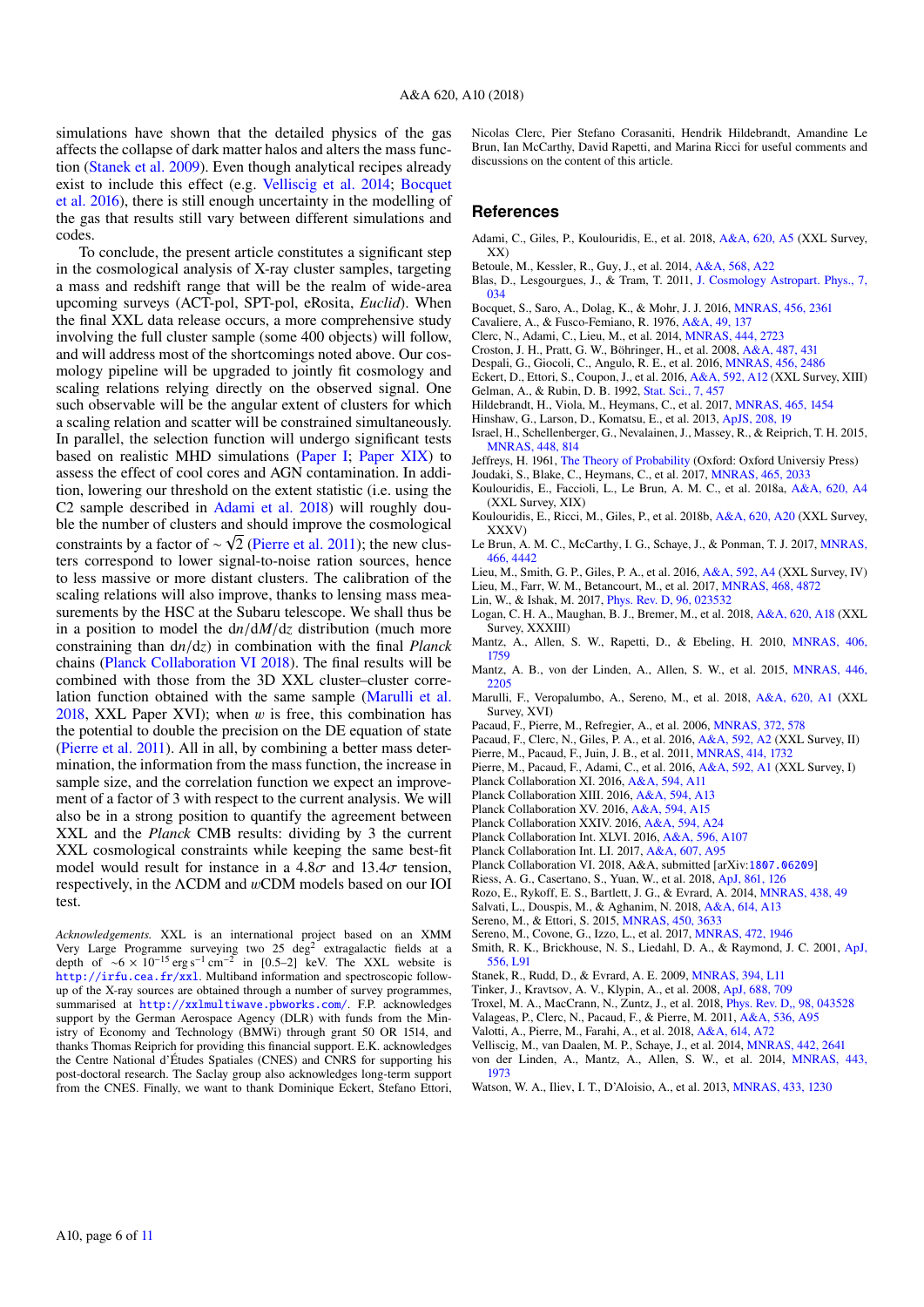#### <span id="page-6-0"></span>**Appendix A: C1 cluster likelihood model**

In this paper, we obtain cosmological constraints from the density and redshift distribution of the C1 galaxy cluster sample. Our analysis relies on the likelihood model described in [Paper II,](#page-5-14) which we summarise here.

The first step in the calculation is to derive the density of galaxy clusters in a given cosmology as a function of their ICM properties. Starting from the differential mass function expressed in terms of redshift (*z*) and sky area ( $\Omega$ ),  $\frac{dn(M_{500},z)}{dM_{500} d\Omega d\zeta}$ , we use the  $M_{500,\text{WL}} - T_{300\text{kpc}}$  and  $L_{500}^{\text{XXL}} - T_{300\text{kpc}}$  scaling relations to derive an equivalent temperature function, without including the scatter, and disperse it over a luminosity distribution

$$
\frac{\mathrm{d}n(L,T,z)}{\mathrm{d}z\,\mathrm{d}L\,\mathrm{d}T} = \frac{\mathrm{d}n(M,z)}{\mathrm{d}M\,\mathrm{d}\Omega\,\mathrm{d}z} \frac{\mathrm{d}M(T,z)}{\mathrm{d}T} \mathcal{L}\mathcal{N}\left[L|\hat{L}(T,z),\sigma_{LT}\right],\quad\text{(A.1)}
$$

where *T* and  $\hat{L}$  are the average temperature and [0.5–2.0] keV luminosities at a given mass obtained from the scaling relations of Table [1,](#page-2-2) and  $LN[L|\hat{L}, \sigma]$  is a log-normal distribution of mean  $\hat{L}$  and scatter  $\sigma$ .

The combination of this distribution with the survey effective sky coverage allows us to derive the cluster redshift density for our analysis. The selection function of the XXL C1 clusters in terms of raw observables is discussed in Sect. 5 of [Paper II](#page-5-14) and depends on the source total count rate ( $CR_{\infty}$ ) and the angular core radius  $\theta_c$  of a  $\beta$ -model with  $\beta = 2/3$ . The corresponding sky coverage  $\Omega_{\rm S}({\rm CR}_{\infty}, \theta_{\rm c})$  must be recast as a function of cluster physical properties. First, we derive a core radius from the characteristic size of the clusters,  $r_{500} = \left[\frac{3M_{500}(T)}{4\pi\times500\rho_c}\right]$  $\int_0^{1/3}$ , and the size scaling relation of Table [1,](#page-2-2) which can be expressed through the constant parameter  $x_c = r_c/r_{500}$ . Second, we use an APEC thermal model [\(Smith et al.](#page-5-43) [2001,](#page-5-43) version 3.0.9) with a metallicity set to 0.3 times the solar value to estimate the source count rate within  $r_{500}$ , based on the cluster luminosity,  $L_{500}^{XXL}$ , and temperature. In addition, an extrapolation factor from  $\overline{r}_{500}$  to infinity,  $f_{\infty}$ , is computed from the assumed β-model profile. This results in an effective sky coverage,

$$
\Omega_{\rm S}(L, T, z) = \Omega_{\rm S}(f_{\infty}CR_{500}[L, T, z], r_{\rm c}[T, z]/d_{\rm A}[z]), \tag{A.2}
$$

and a final redshift distribution for the model,

$$
\frac{dn}{dz}(z) = \int_0^\infty \int_0^\infty \Omega_S(L, T, z) \frac{dn(L, T, z)}{dz dL dT} dL dT.
$$
 (A.3)

The total number of clusters predicted by the model,  $N_{\text{tot}}$  follows from a simple redshift integration.

To infer model parameters  $(P)$  from the properties of the C1 clusters, we make use of a very generic unbinned likelihood model, in which we separate the information on the number of detected clusters,  $N_{\text{det}}$ , from their redshift distribution,

$$
\mathcal{L}(\mathcal{P}) = P(N_{\text{det}}|N_{\text{tot}}, \mathcal{P}) \prod_{i=1}^{N_{\text{det}}} \left[ \frac{1}{N_{\text{tot}}} \frac{dn}{dz}(z_i) \right],
$$
 (A.4)

where  $P(N_{\text{det}}|N_{\text{tot}}, \mathcal{P})$  describes the probability of observing  $N_{\text{det}}$ clusters in a given cosmological model. A standard choice for this probability would be to use a Poisson law of parameter *N*<sub>tot</sub>, but we opted for a more complicated distribution in order to account for the significant cosmic variance within the XXL fields. We estimate this variance,  $\sigma_v^2$ , with the formalism pre-<br>sented in Valageas et al. (2011). For cosmological models which sented in [Valageas et al.](#page-5-23) [\(2011\)](#page-5-23). For cosmological models which

provide a good description of the XXL cluster population, this super-sample variance term amounts to ∼30% of the sample Poisson variance. The combined distribution from shot noise and cosmic variance is modeled as

$$
P(N_{\text{det}}|\mathcal{P}) = \int P\text{o}(N_{\text{det}}|N_{\text{loc}}) \mathcal{LN}\left[N_{\text{loc}}|\langle N_{\text{det}}\rangle, \sigma_{\text{v}}\right] dN_{\text{loc}}, \quad (A.5)
$$

where the local density,  $N_{\text{loc}}$ , is generated from a log-normal distribution  $LN$  of mean  $\langle N_{\text{det}} \rangle$  and sample variance  $\sigma_v^2$ , and  $N_{\text{loc}}$  is<br>then subjected to additional shot noise through the Poisson law then subjected to additional shot noise through the Poisson law  $Po(x|\lambda)$ .

For all the results presented in this article, we sample this likelihood using a Metropolis Markov chain Monte Carlo (MCMC) algorithm, combined with the priors listed in Sect. [3.1](#page-2-4) and non-informative priors on all other parameters. We run four chains in parallel, excluding a 20% burn-in phase and monitor the convergence with the Gelman–Rubin diagnostic [\(Gelman &](#page-5-44) [Rubin](#page-5-44) [1992\)](#page-5-44). The chains are stopped when they reach a convergence of  $R - 1 < 0.03$ . As mentioned in the caption of Table [1,](#page-2-2) two scaling relation parameters are left free in the process, the normalisation of the  $M_{500,\text{WL}}-T_{300\text{kpc}}$  relation and the redshift evolution of the  $L_{500}^{\text{XXL}} - T_{300\text{kpc}}$  relation. These are constrained within the fits by priors derived from earlier XXL scaling relation analyses [\(Paper IV;](#page-5-22) [Paper XX\)](#page-5-19).

Finally, the combination of the C1 cluster results with other cosmological probes (*Planck*, KIDS) relies on importance sampling of the respective chains based on the C1 likelihood, without any prior. In the specific case of the KIDS survey, [Hildebrandt](#page-5-3) [et al.](#page-5-3) [\(2017\)](#page-5-3) already applies top-hat priors that are similar to ours on  $0.019 < \Omega_b h^2 < 0.026$  and  $0.064 < h < 0.82$ . However, the prior on  $0.01 < \Omega_m < 0.99$  is extremely wide and therefore there prior on  $0.01 < \Omega_{\rm m} < 0.99$  is extremely wide and therefore there is no direct prior applied in the  $\Omega_{\rm m}$ – $\sigma_8$  plane for the combined XXL+KIDS constraints.

## <span id="page-6-1"></span>**Appendix B: Cosmological constraints from CMB observations**

Recently, [Planck Collaboration Int. XLVI](#page-5-24) [\(2016\)](#page-5-24) has described new calibration and data processing methods which improve the control of systematics in the CMB polarisation maps obtained with the *Planck* HFI instrument. This has a significant impact on the determination of the optical depth to reionisation,  $\tau$ , which is almost fully degenerate with the amplitude of matter fluctuation in the temperature power spectrum, but shows distinct signatures on the large-scale polarisation signal. As a result, the authors obtained unprecedented constraints on this parameter,  $\tau$  =  $0.055 \pm 0.009$ , which is systematically lower than all previous estimates (e.g.  $\tau = 0.066 \pm 0.016$  in [Planck Collaboration XIII](#page-5-0) [2016\)](#page-5-0). Such a decrease in the optical depth directly translates to a lower amplitude of the matter fluctuations at the epoch of recombination in order to fit the CMB data. It was immediately recognised as a possible route to soften the tensions between the preferred *Planck* cosmological model and low-redshift probes of the large-scale structures (e.g. [Salvati et al.](#page-5-5) [2018\)](#page-5-5).

A meaningful comparison with the XXL cluster sample therefore requires a new CMB analysis that accounts for the updated constraints on  $\tau$ . Unfortunately, at the time when the core work of this article was being performed, these results had not yet been released by the Planck Collaboration, nor were the improved polarisation maps and power spectra available. Instead, we had to use the public *Planck* likelihood codes [\(Planck](#page-5-45) [Collaboration XI](#page-5-45) [2016\)](#page-5-45) to generate updated sets of cosmological constraints, based on the *Planck* 2015 dataset. In doing so, we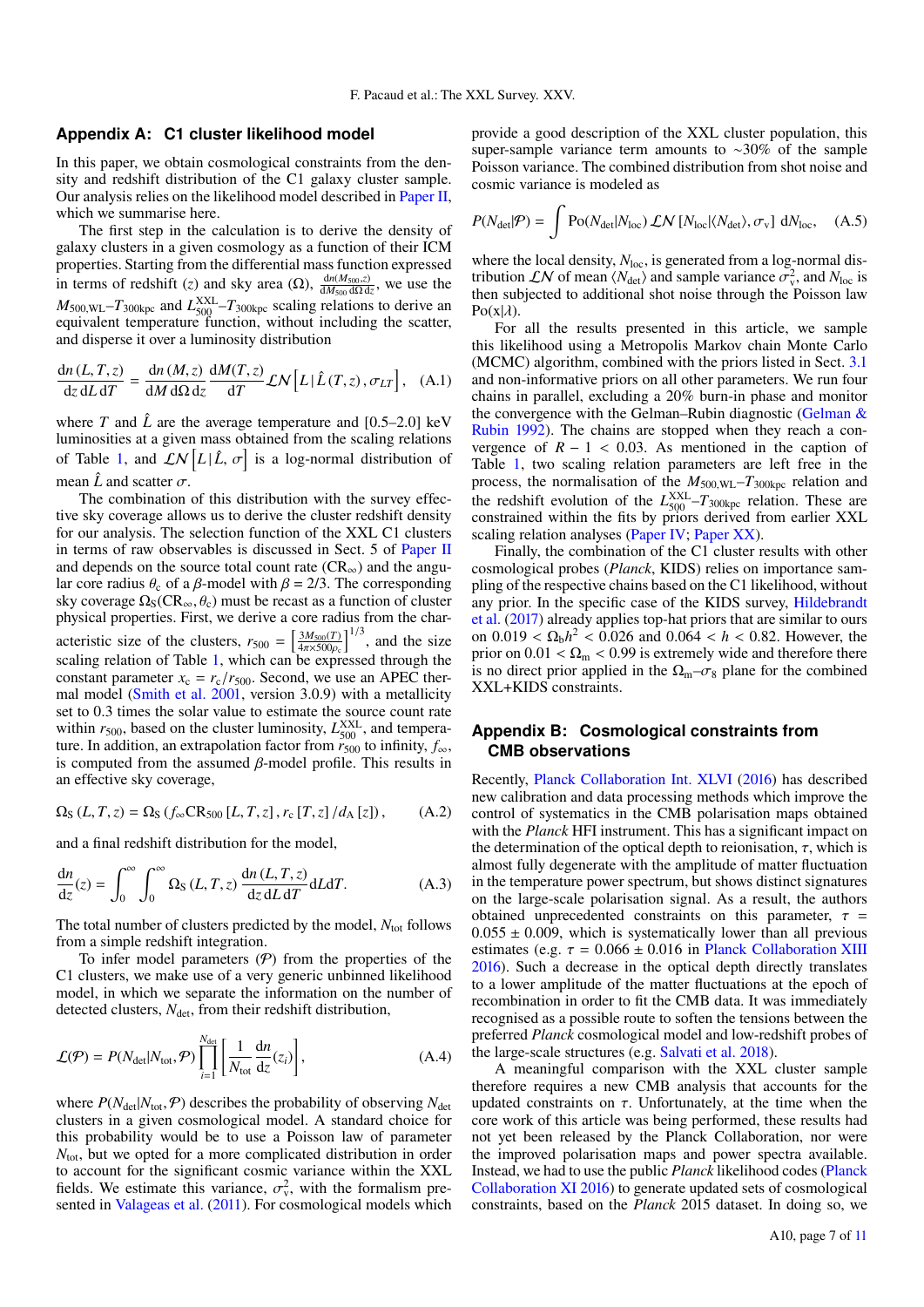A&A 620, A10 (2018)



<span id="page-7-0"></span>[Fig. B.1.](http://dexter.edpsciences.org/applet.php?DOI=10.1051/0004-6361/201834022&pdf_id=0) Comparison of the cosmological analysis of the *Planck* CMB products used in this paper with the original constraints of [Planck](#page-5-0) [Collaboration XIII](#page-5-0) [\(2016\)](#page-5-0) in a flat  $\Lambda$ CDM Universe (1 $\sigma$  and  $2\sigma$  contours).

only account for the temperature power spectrum (TT) at both high and low multipole values  $(\ell)$ , we ignored any polarisation constraints, but replaced the low- $\ell$  polarisation likelihood by a Gaussian prior on  $\tau = 0.055 \pm 0.009$  mimicking the measurement obtained by [Planck Collaboration Int. XLVI](#page-5-24) [\(2016\)](#page-5-24).

In addition to the temperature and polarisation power spectra, the Planck Collaboration also released a reconstructed map of the lensing potential distorting the CMB, as well as its power spectrum [\(Planck Collaboration XV](#page-5-46) [2016\)](#page-5-46). The latter can also be used to constrain cosmological parameters based on the large-scale structures at intermediate redshifts (with maximum contribution from *z* ∼ 2–3). We include the official *Planck* likelihood for the power spectrum of the lensing potential in our reanalysis. Intuitively, excluding the lensing constraints from the analysis might seem to better decouple probes of early large-scale structures (the primary CMB) from late time tracers (the XXL clusters); however, this is actually not the case. The same lensing effects are indeed already included in the analysis of the temperature power spectrum and, as shown in [Planck](#page-5-47) [Collaboration Int. LI](#page-5-47) [\(2017\)](#page-5-47), play a major role in the derivation of a high  $\sigma_8$  value from *Planck*: high matter fluctuations are favoured to explain the significant smoothing of high- $\ell$  acoustic peaks, a natural consequence of CMB lensing. However, the direct modelling of the lensing potential power spectrum does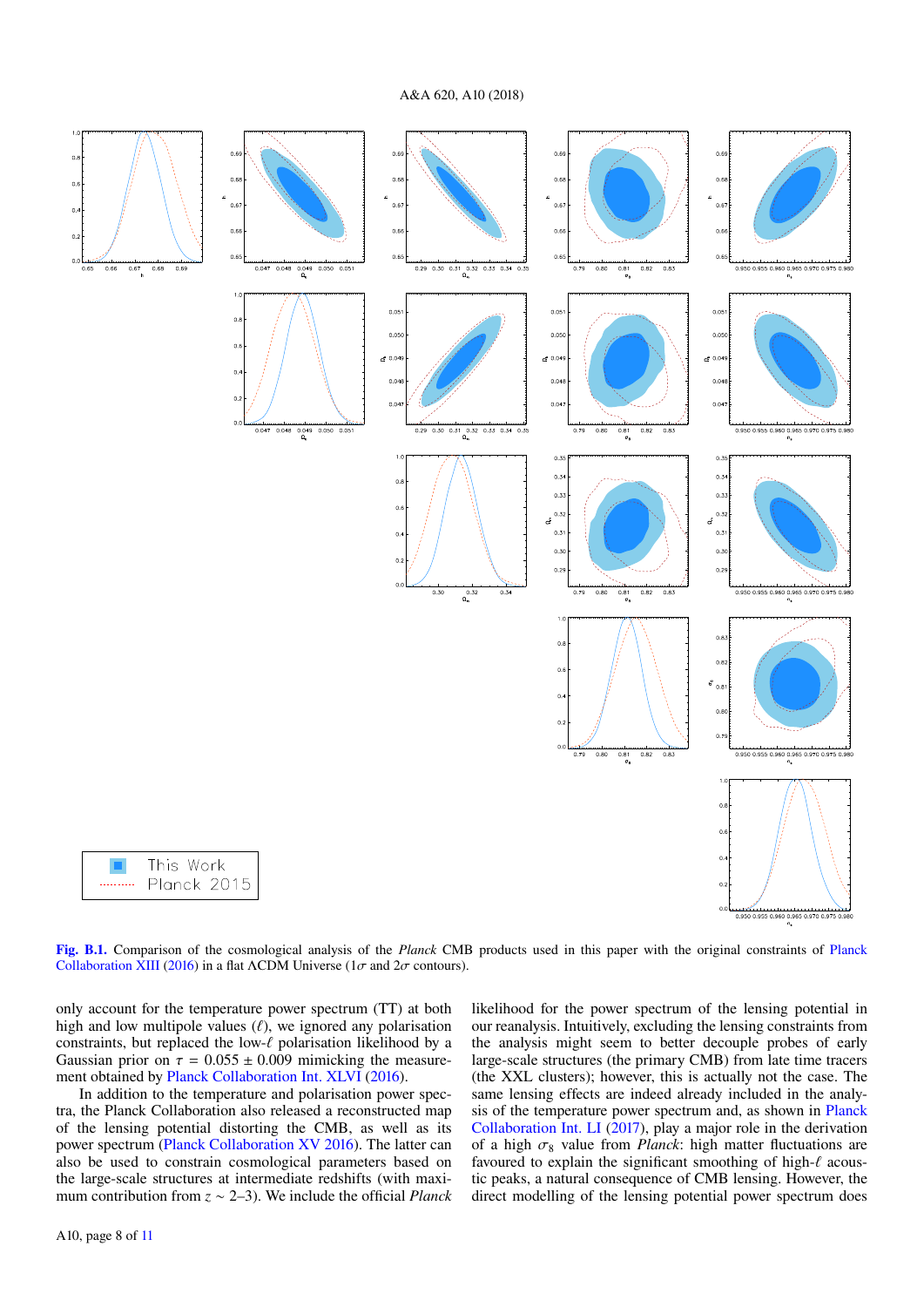

<span id="page-8-0"></span>[Fig. B.2.](http://dexter.edpsciences.org/applet.php?DOI=10.1051/0004-6361/201834022&pdf_id=0) Comparison of the cosmological analysis of the *Planck* CMB products used in this paper with the original constraints of [Planck](#page-5-0) [Collaboration XIII](#page-5-0) [\(2016\)](#page-5-0) in a flat wCDM Universe ( $1\sigma$  and  $2\sigma$  contours).

not require such high fluctuations and adding it to the analysis provides a more balanced view of the constraints originating from CMB lensing.

Figures [B.1](#page-7-0) and [B.2](#page-8-0) show a comparison between our new *Planck* CMB constraints and those provided by the *Planck* 2015 public MCMC chains, respectively, for the flat ΛCDM and wCDM models. In the first case, as expected, the new constraints on  $\tau$  results in somewhat narrower credibility intervals and a lower value for  $\sigma_8$  (by roughly 0.5 $\sigma$ ). However, this also impacts the other parameters to a similar amount with higher values of  $\Omega_{\rm m}$  and  $\Omega_{\rm b}$  and, correspondingly, a lower value of  $H_0$ . This latter change actually compensates in part the decrease in  $\sigma_8$  so that, in the end, the net impact on late time structures and the cluster density is negligible (see predictions in Fig. [1\)](#page-2-1). In the wCDM case, the errors from the primary CMB alone are much larger and the shifts due to the lower value of  $\tau$  are not as significant. Our updated *Planck* 2015 results still show good consistency with a ΛCDM model, with best-fitting parameters in slight tension with some observations of the late time large-scale structures [\(Hildebrandt et al.](#page-5-3) [2017\)](#page-5-3) or distance scale indicators like Cepheids [\(Riess et al.](#page-5-1) [2018\)](#page-5-1). Mean and standard deviations for each parameter in our chains are provided in Appendix [C.](#page-9-0)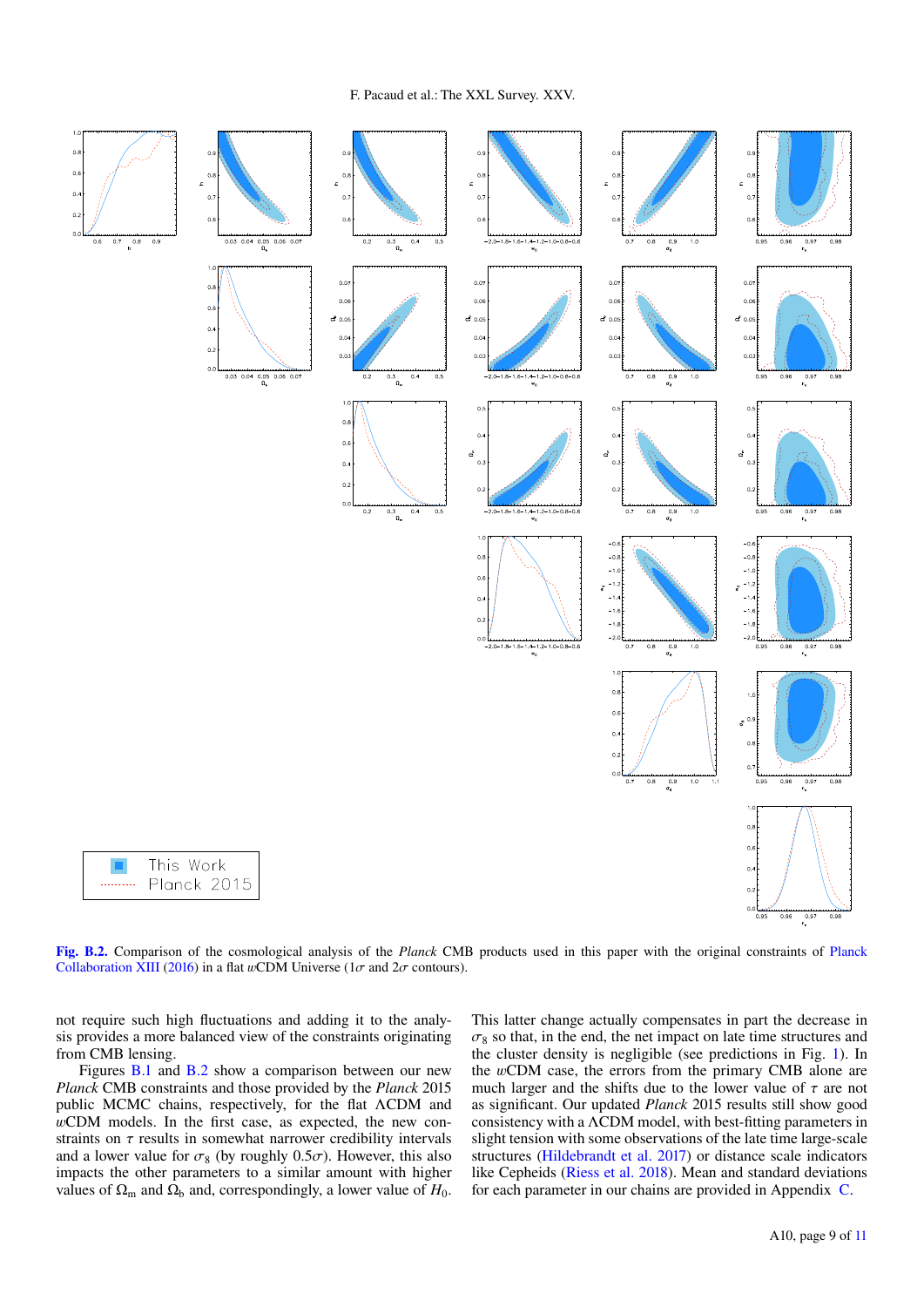<span id="page-9-1"></span>

| Parameter        | WMAP9               | Planck15            | <i>Planck</i> (this work) | Planck18            | XXL-C1            | $C1+KiDS$         |
|------------------|---------------------|---------------------|---------------------------|---------------------|-------------------|-------------------|
| h                | $0.700 \pm 0.022$   | $0.6783 \pm 0.0092$ | $0.6740 \pm 0.0069$       | $0.6736 \pm 0.0054$ | $0.609 \pm 0.073$ | $0.740 \pm 0.049$ |
| $\Omega_{\rm h}$ | $0.0463 \pm 0.0024$ | $0.0484 \pm 0.0010$ | $0.0489 \pm 0.0008$       | $0.0493 \pm 0.0006$ | $0.062 \pm 0.015$ | $0.042 \pm 0.007$ |
| $\Omega_{\rm m}$ | $0.279 \pm 0.025$   | $0.308 \pm 0.012$   | $0.313 \pm 0.009$         | $0.315 + 0.007$     | $0.399 \pm 0.094$ | $0.312 + 0.049$   |
| $\sigma_8$       | $0.821 \pm 0.023$   | $0.8149 \pm 0.0093$ | $0.8108 \pm 0.0066$       | $0.8111 \pm 0.0061$ | $0.721 + 0.071$   | $0.719 \pm 0.064$ |
| $n_{\rm s}$      | $0.972 \pm 0.013$   | $0.9678 \pm 0.0060$ | $0.9651 \pm 0.0047$       | $0.9649 \pm 0.0042$ | $0.965 + 0.023$   | $1.07 + 0.13$     |
| $\tau$           | $0.089 \pm 0.014$   | $0.066 \pm 0.016$   | $0.0566 \pm 0.0083$       | $0.0543 \pm 0.0074$ |                   |                   |

Table C.1. Primary CMB constraints for the flat ΛCDM model.

Notes. The parameter value corresponds to the mean over the Markov chain, while the error shows the standard deviation. No results are provided for the combination of *Planck* and C1 clusters since, for such a small number of parameters, the *Planck* constraints will fully dominate the results.

Table C.2. Primary CMB constraints for the flat wCDM model.

<span id="page-9-2"></span>

| Parameter        | Planck15            | <i>Planck</i> (this work) | Planck18            | XXL-C1                   | $C1+Planck$         |
|------------------|---------------------|---------------------------|---------------------|--------------------------|---------------------|
| h                | $0.82 \pm 0.12$     | $0.83 \pm 0.11$           | $0.87 \pm 0.09$     | $0.669 \pm 0.070$        | $0.681 \pm 0.065$   |
| $\Omega_{\rm h}$ | $0.035 \pm 0.011$   | $0.0343 \pm 0.0097$       | $0.0310 \pm 0.0071$ | $0.051 \pm 0.011$        | $0.0491 \pm 0.0090$ |
| $\Omega_{\rm m}$ | $0.224 \pm 0.074$   | $0.219 \pm 0.063$         | $0.197 \pm 0.046$   | $0.328 \pm 0.067$        | $0.316 \pm 0.060$   |
| W                | $-1.41 \pm 0.35$    | $-1.44 \pm 0.30$          | $-1.57 \pm 0.25$    | $-1.53 \pm 0.62$         | $-1.02 \pm 0.20$    |
| $\sigma_8$       | $0.925 \pm 0.094$   | $0.930 \pm 0.082$         | $0.964 \pm 0.069$   | $0.775 \pm 0.078$        | $0.814 \pm 0.054$   |
| $n_{\rm s}$      | $0.9681 \pm 0.0061$ | $0.9669 \pm 0.0048$       | $0.9666 \pm 0.0041$ | $0.966 \pm 0.023$        | $0.9649 \pm 0.0048$ |
| $\tau$           | $0.060 \pm 0.019$   | $0.055 \pm 0.009$         | $0.052 \pm 0.007$   | $\overline{\phantom{a}}$ | $0.0559 \pm 0.0087$ |

Notes. The parameter value corresponds to the mean over the Markov chain, while the error shows the standard deviation.

As the present paper was being submitted, the Planck Collaboration released their final set of cosmological parameters [\(Planck Collaboration VI](#page-5-25) [2018\)](#page-5-25), including improved data analysis, likelihoods, and the new constraints on optical depth and accurate polarisation power spectra at all scales. For reference, we incorporated these new constraints in the cosmological parameter tables provided in Appendix [C.](#page-9-0) Our results compare very well with the final *Planck* measurements. The uncertainties on individual parameters only decrease by 10–20% and 20–30% respectively for the <sup>Λ</sup>CDM and wCDM models with the final results. In addition, the offset in the best-fit cosmological models is in all cases smaller than the final *Planck* uncertainties. Given the current constraining power of our XXL analysis, such differences would have negligible impact on the conclusions of our work.

#### <span id="page-9-0"></span>**Appendix C: Derived cosmological parameters**

This appendix lists all the cosmological parameter constraints obtained in this paper, together with similar constraints from the latest releases of the WMAP [\(Hinshaw et al.](#page-5-21) [2013\)](#page-5-21) and the *Planck* satellite [\(Planck Collaboration XIII](#page-5-0) [2016\)](#page-5-0). In Table [C.1](#page-9-1) we provide results for the flat ΛCDM case, while Table  $C.2$  shows the constraints achieved in a  $wCDM$ model.

## **Appendix D: Impact of priors on the XXL C1 analysis**

In Sect[.3.1,](#page-2-4) we describe a number of priors applied to the analysis of the XXL clusters alone in order to fix some parameters that our clusters cannot efficiently constrain  $(n_s, \Omega_b$  through the combination  $\Omega_{\rm b}h^2$ ) and mitigate the degeneracy between *h*,  $\Omega_{\rm m}$ , and  $\sigma_8$  (using priors on  $\Omega_m h^2$  and *h* separately). Of course, these priors could have a significant impact on the comparison between ors could have a significant impact on the comparison between the XXL clusters and *Planck*.

In order to assess the importance of our choice of priors, we used importance sampling methods to modify the priors on our chains and derive alternative constraints:

- $-$  *Impact of Planck derived priors.* Our priors on  $n_s$ ,  $\Omega_b h^2$ , and  $\Omega_{\rm m}h^2$  are centred on the *Planck* best-fit value, with Gaussian errors scaled by a factor 5 with respect to the *Planck* constraints. We opted for a factor of 5 in order not to force the XXL C1 constraints toward an artificial agreement with *Planck*, but other choices were possible. In Tables [D.1](#page-10-2) (for the  $\Lambda$ CDM model) and  $D.2$  (for the wCDM model), we present alternative constraints rescaling instead the errors by factors of 10, 3, and 1. The results are essentially the same with slight but insignificant shifts of the average values for all parameters. The resulting errors on  $n_s$  directly scale with the width of the priors, as expected since the XXL C1 cluster alone do not bring significant constraints on this parameter. For all other parameters, the errors do not change significantly.
- *We also performed a similar exercise for the prior on h*. For priors still centred on  $h = 0.7$ , we changed the Gaussian standard deviation from the initial 0.1 to 0.05 and 0.2. The XXL clusters alone favour a value of *h* lower than 0.7 in for both cosmological models, and therefore tighter priors on *h* push the best-fit value higher. Given the *Planck* priors on  $\Omega_b h^2$ and  $\Omega_{\rm m}h^2$ , which the cluster fit tightly follow, the values of the matter densities diminish accordingly. Shifts on  $\sigma_8$  and w also occur, but stay well within  $1\sigma$ .

From these basic sanity checks, we conclude that the results presented in the paper for the XXL C1 clusters alone do not depend much on the details of our chosen priors and can be considered robust.